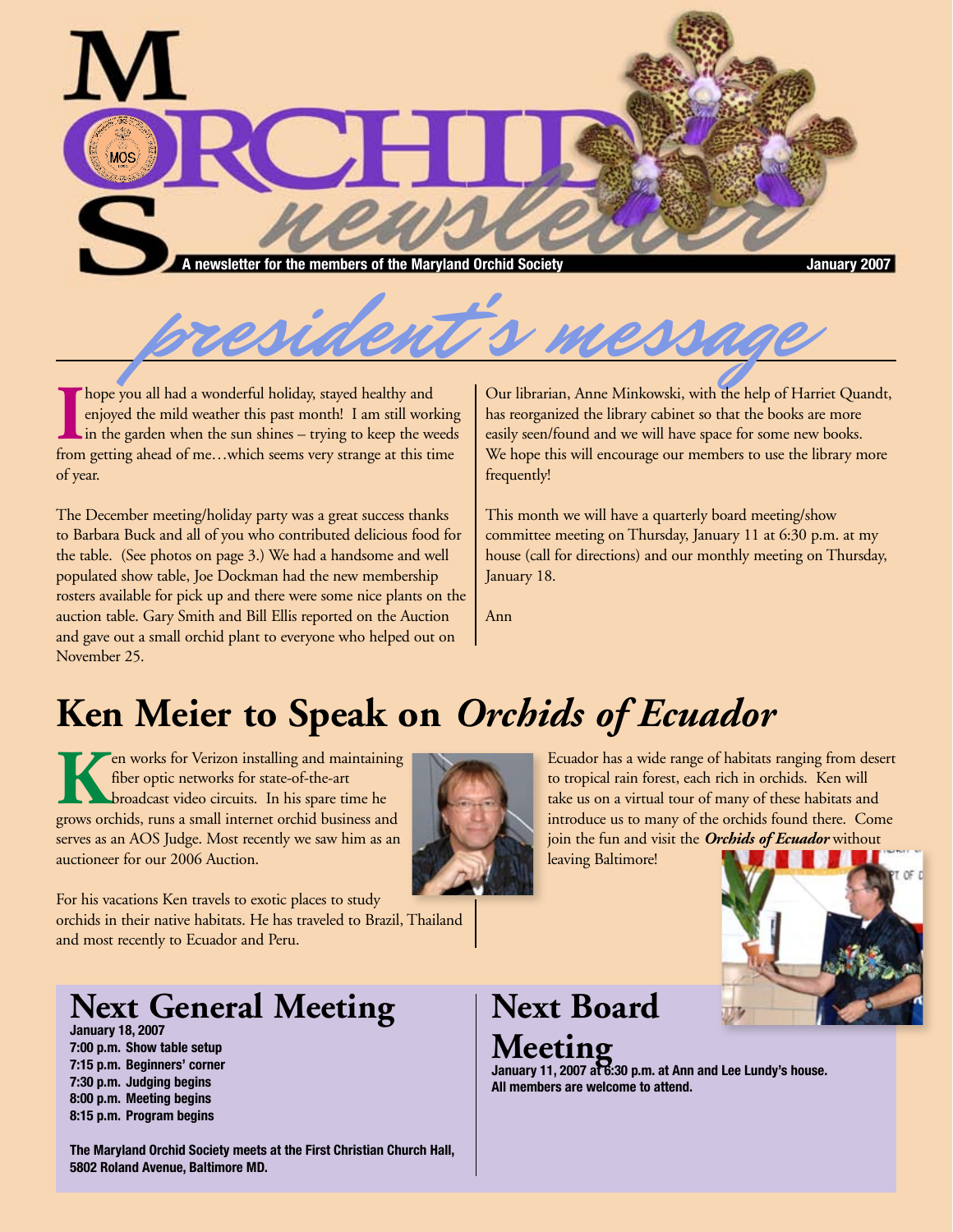show table > dec

#### **Novice**

- 1. Lc. Angel Heart 'Nora' Mary Chiu
- 2. Paph. (*primulinum* X Yosemite Moon) Don Forester

#### **Home Grown**

- 1. Cym. Sweetheart Nancy Duggan
- 2. Lyc. (*skinneri X lassioglossa*) Dr. Eric Wiles
- 3. Tie Paph. (James Bacon X Greyii) – Mark Robbins Lyc. *lassioglossa* – Bill Ellis Paph. Hsinying Silver Charm 'River's End' HCC/AOS – The Adams

#### **Greenhouse Under 200 Square Feet**

- 1. Rhynchostylis Hybrid Les Kirkegaard
- 2. C. Chocolate Drop Craig Taborsky
- 3. Paph. Macabre Lou Vadorsky

#### **Greenhouse Over 200 Square Feet**

1. L. *anceps var. alba* 'Frosty' – David Smith 2. Ang. Edurnum – Barry Woolf 3. Den. Wonder Nishii – Cy Swett

#### **Cattleya Alliance**

- 1. C. *perciviliana* 'Summit' FCC/AOS Craig Taborsky
- 2. Lc. Puppy Love 'True Beauty' HCC/AOS Les Kirkegaard
- 3. Tie C. Chocolate Drop 'Kodama' Barry Woolf Slc. Deborah Off 'Mill Pond' HCC/AOS – David Smith

#### **Phalaenopsis Alliance**

- 1. Phal. Cassandra Mark Robbins
- 2. Phal. *equestris* Dr. Eric Wiles

#### **Oncidium Alliance**

- 1. Onc. *ornithorhynchum* Barry Woolf
- 2. Bllra. Marfich 'Howard's Dream' AM/AOS Cy Swett
- 3. Colm. Wildcat Clark Riley

#### **Paphiopedilum and Phragmipedum**

- 1. Paph. Rosy Dawn David Smith
- 2. Tie Paph. Sugar Suite Mark Robbins Paph. W.R. Lee – Barry Woolf
- 3. Paph. *lowii* Dr. Eric Wiles





#### **Miscellaneous Hybrids**

- 1. Lyc. Concentration 'Santa Barbara' AM/ AOS – Barry Woolf
- 2. Cyc. (*chlorochilon* X Jumbo Mickey) – Dr. Eric Wiles
- 3. Den. Nora Tokunaga David Smith

#### **Species**

- 1. Den. *laevifolium* Bill Scharf
- 2. Onc. *hypermaticum* Barry Woolf
- 3. Tie Onc. *toachicum* David Smith Pna. *herrerae* – Cy Swett

#### **Miniature**

- 1. Epi. *porpax var. alba* 'Harford' CHM/AOS – Bill Scharf
- 2. Soph. *cernua* David Smith
- 3. Masd. Geneva Spots Dr. Eric Wiles

#### Lc. Angel Heart 'Nora' - Mary Chiu First Bloom Seedling

- 1. Paph. (Springtree X J.M. Black)
- Mark Robbins
- 2. Coelia *bella* Barry Woolf 3. Rhy. *retusa* – Dr. Eric Wiles

#### **Fragrance**

- 1. Zygo. Red Vale Barry **Woolf**
- 2. Zygo. Mackayii Cy Swett
- 3. Tie Pes. *dayana var. rhodocra* – The Lundys Cattleya Hybrid – Norma **Lynch**

The Judges Choice of the Evening was Epi. *porpax var. alba* 'Harford' CHM/AOS, exhibited by Bill Scharf. The judges were Marilyn Lauffer, Bob Travers and Gary Smith. There were 131 plants on the show table!

See more photos of show table winners and other plants on the next page.

**Cyc. (***chlorochilon* **X Jumbo Mickey) – Dr. Eric Wiles**



**Paph. W.R. Lee – Barry Woolf**

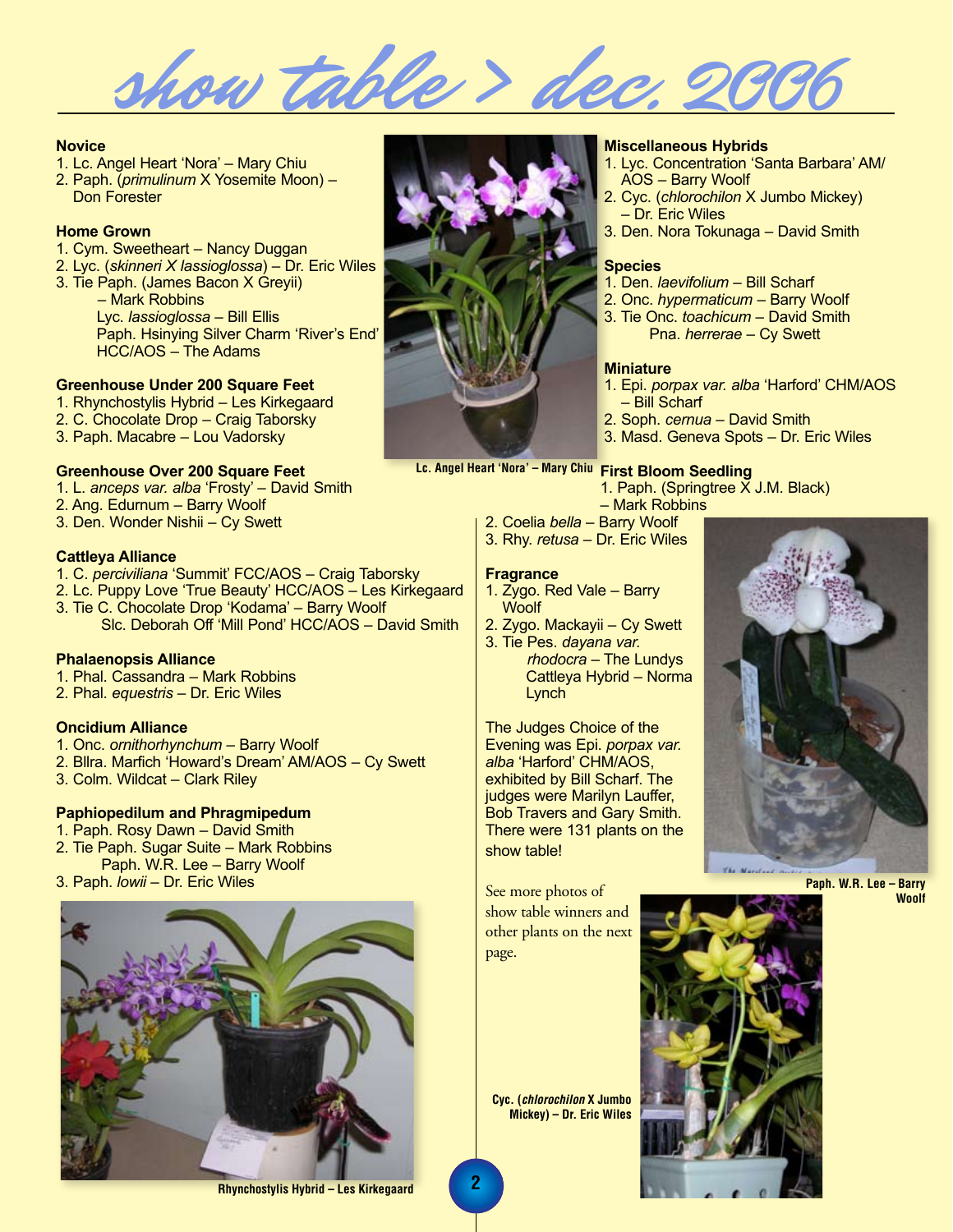











**C.** *perciviliana* **'Summit' FCC/AOS – Craig Taborsky**



*Paph.* **Pinocchio -Bill Soyke**



**C. Chocolate Drop -Craig Taborsky**

## **Sign Up Now to Help with 2007**

**Maryland Orchid Society Show**

**The Show is truly just around the corner—March 9-11. We have a great theme for all the exhibitors to work with– Orchids Around the World – so start planning your exhibit now.**

**We will need lots of help to make the show another success. Please sign up at the January meeting to help whenever you can. Some of the areas to volunteer include, boxing plants, checking plants in the Plant Check area, helping in the sales area and answering questions from the many orchid shoppers. We also need help in setting up the staging for the show as well as clerking the day of judging. This is a great opportunity to get to know your fellow Society members and have some fun. If you have any questions about working at the show, just ask Ann Lundy, Gary Smith or Bill Scharf.** 

**We also have several awards that are not sponsored at this point. These include:** 

- **Best Plant in Dendrobium Alliance-Commercial**
- **88 Best Plant in Oncidium Alliance-Commercial**
- o **Best Epidendrum in Show-Commercial**
- **Best Miniature in Show-Commercial**
- **Best Exhibit in Division III Education**
- r **Best Plant in Pleurothallid Alliance-Hobbyist**
- **Sest Plant in Pleurothallid Alliance-Commercial**

**Please see Bill Scharf, Lorie Lee Young or David Smith about sponsoring these awards.**

**Don't forget the banquet that takes place on Thursday March, 8th, look for your invitation soon.**

**Look for the sign up sheets at the January meeting and plan on helping; you'll be glad you did.**



*Lycaste* **Concentration 'Santa Barbara' AM/AOS -Barry Woolf**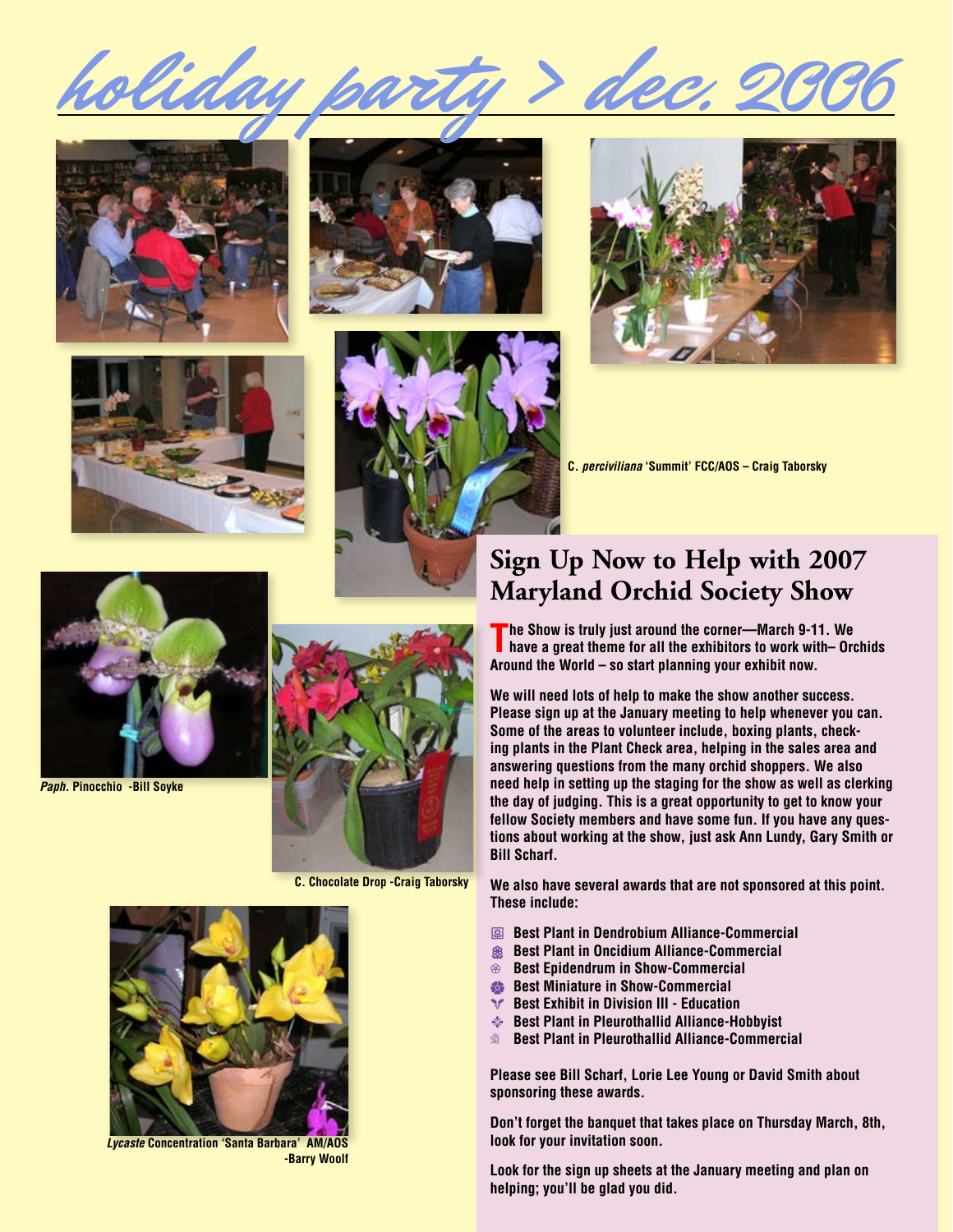# **Q***&***A**

Got a *Cattleya* with cooties or a creeping crud you can't identify? Is your *Tolumnia* not reponding to your TLC? Maybe you have a plant for which you can't seem to find the proper nomenclature. This month the *MOS Newsletter* team offers a column including answers to any questions you might have about orchids. If you have questions regarding orchid care, culture, cooties or just general questions please email Laura Sobelman and she will forward it to our "experts" who will give you suggestions. Even better if you have a photo illustrating the question.

Q. My *Phal* has rough white spots on the leaves that look like  $>>$ they are affecting the leaf tissue. Can you identify what this could be and if it is detrimental to the plant's health? See attached photos. ~ Laura Sobelman

A. **The spots on the** *Phalaenopsis* **are callus tissue which formed as a result of some kind of mechanical injury, probably during a period of active growth and do not affect the health of the plant.**



Q. My *Oncidium* Sharry Baby has brown, whithering leaf tips and a few brown spots on the leaves. Is this normal or is the plant failing? See attached photos. **>>>**

~ Laura Sobelman

A. **The dried and browned leaf tips result from aging and maybe a period when it was too dry or hot and is not a severe problem. Possibly water a little more often and cut the tips off with sterile scissors.** 

**Another possibility might be excessive salt** 

**accumulation. Many** *Oncidiums* **are salt sensitive. As a thin leaf** 

**plant, they usually take up and transpire more water than some stiffer leaved orchids. As water from the leaf veins is absorbed by the leaf cells, much of the salt dissolved in the water is left behind and concentrates in the leaf veins as the water moves along the leaf. As a result, excess salts tend to build up at the tips of the leaves. When excess salts accumulate, they can by osmosis, draw so much water from the surrounding cells that the cells at the end of the leaf die. This is leaf tip die back. Leaf tip die back is usually limited to older leaves since they have had more time to build up salts. While not attractive, it does not seem to overly hurt the plant. Try cutting down on salts in your irrigation water, i.e., less fertilizer, and/or try using rain or RO water for you salt-sensitive plants.**

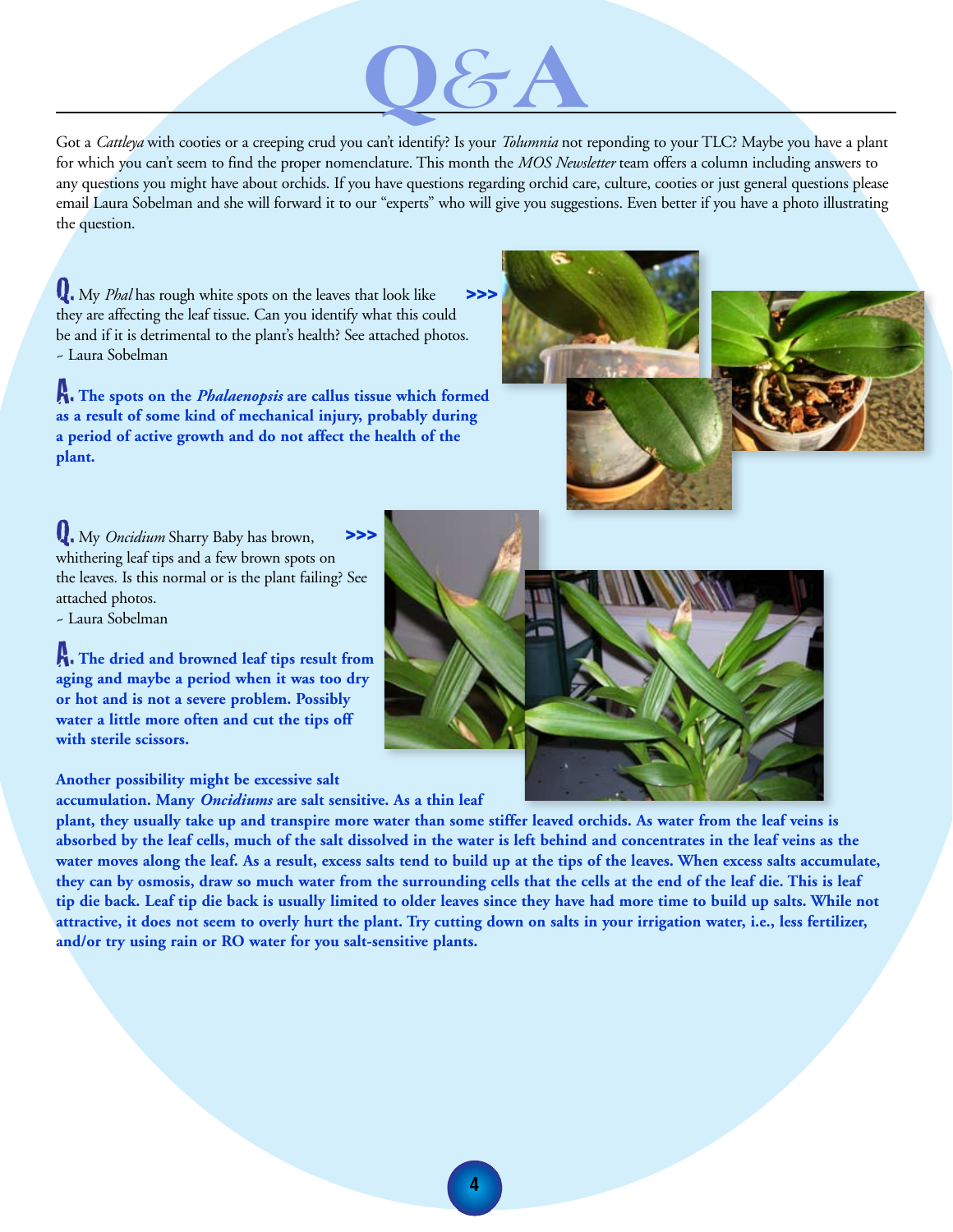orchid expressions

*This first in perhaps a series of short articles on orchid terminology describes a thought experiment to highlight a quintessential feature of orchids.*

Picture a lily flower. The pistil lies in the center of the flower surrounded by six stamens. Around these are three petals and then three sepals, alternately arranged. Now imagine that the lily flower is made of clay, allowing you to manipulate and reform the parts however you want. First, pluck off all but a couple of stamens leaving a few that lie in proximity to one of the sepals. Next, gently gather up the remaining stamens and begin pressing them together and into the side of the pistil opposite from the stamens you removed. We'll call this side the dorsal side. As you near the ends, draw out the ends of the stamens to be slightly longer than and in front of the tip of the pistil (stigma). Finally, orient both the anthers and the stigma so that they point down toward the petal opposite from the dorsal sepal. What you're left with is a

crude approximation of what botanists call a **gynostemium**1 or sometimes a **gynandrium**2. We would simply call it a **column**. While there are a couple other plant groups whose flowers sport a column, orchids uniquely position the male and female parts on the ventral side and in opposition to a typically modified petal called a labellum or lip.

<sup>1</sup> From two Greek words for "woman" and "thread". 2From two Greek words for "woman" and "man"—a most appropriate description for an orchid column.

*Please provide feedback and suggestions for other articles to Gary Smith.*



**T**he Education Corner for January will be about mounting small orchid plants on cork or other pieces of material. David Smith will have pieces of cork, plants and other supplies on hand to carry out the project. Each person (max 15) will be able to mount their own. The available plant(s) will be *Epi. porpax* or *Encyclia polybulbon*. Each person will get their choice of one plant with which to work. Obviously the plant pieces will not be large, just enough to get the idea and in a few years have a decent sized plant.

Since the annual show is in March, next month, February, we will talk about entering an exhibit in the show for first time exhibitors. It is not difficult, only intimidating the first time. Eric Wiles has some insight into this because of his experiences with his first exhibit.

*Soph.cernua and Restrepia roseola* **-David Smith**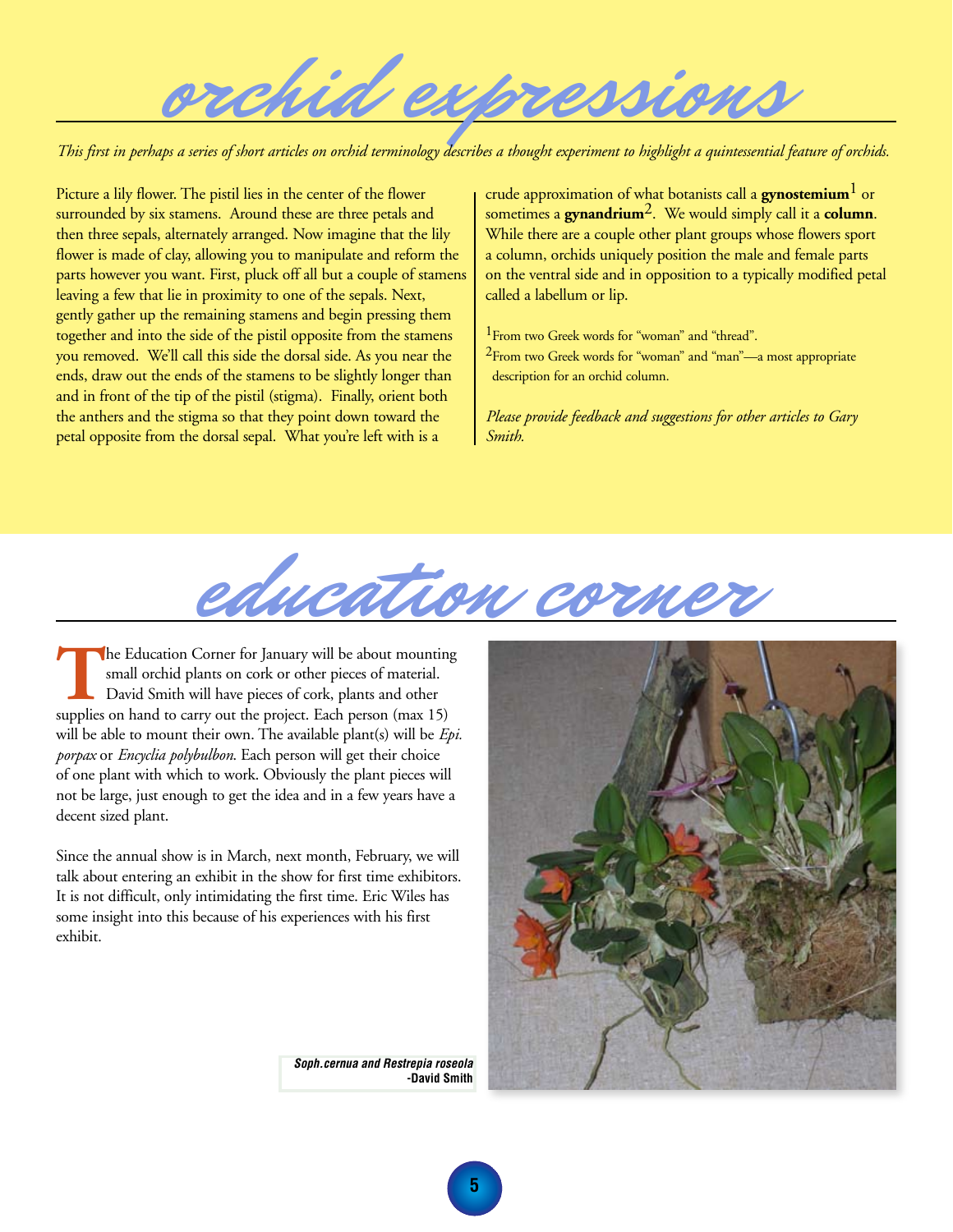In the early 1990s, Ed Wright and Bill Tippit teamed to write and illustrate a popular column in the AOS's flagship publication. The series was dubbed "Great Ideas", and each column was exactly that -- delightful recipes for accomplishing tasks associated with becoming a better orchid grower ... or a least making life as a hands-on hobbyist a bit easier! We're pleased to present this article from the series in the September 1994 issue of the *American Orchid Society Bulletin*.

#### By Ed Wright and Bill Tippit

#### Growing on the Magic Carpet

竇豐ECENTLY, someone arrived at the greenhouse with a couple of trays of mixed 4-inch plants that they knew we wouldn't mind keeping for an orchid-society raffle. Naturally, we put them on the nearest bench and forgot about them. For some reason, this bench was partially covered with a scrap of urethane-foam carpet padding. Nobody seems to know why. At any rate, we put some of the plants on top of the carpet pad and some on the bare bench. By the time we found a new home for them, we were surprised to see the plants on the carpet pad had grown at a much faster rate than those on the bare bench. Same plants, many from the same cross, but the growth rate was remarkably superior for the padded plants. We then set up an area  $3 \times 19$  feet, covered it with 5ounce urethane carpet pad and covered that with 4-inch pots. Again, the growth rate was amazing.

A couple of cronies brought plants in and placed them on the magic carpet. Smaller plants and plants in baskets responded wonderfully. Larger plants did well but were less spectacular. A test area 6 x 6 feet devoted to mature phalaenopsis provided mixed results, but the blooms lasted up to twice as long as controls placed on plain benches. An especially rewarding test has been the use of carpet pad in a program at the San Antonio Botanical Gardens. There, we are trying to reestablish Spiranthes parksii, Texas' most endangered orchid species. Two of our 10 plants were placed on carpet pad and they have shown great improvement in growth and appear to be holding leaves longer than is normal for this species. We hope the extra leaf time will produce sufficient food for a great blooming and heavy seed set next autumn.

The under-lights crowd heard about the pad approach and came to look and talk orchids. We developed the setup

**continued on next page**



Above: A cookie sheet lined with a 5- to 6-ounce moistened foam carpet pad creates an environment that promotes better growth on orchids.